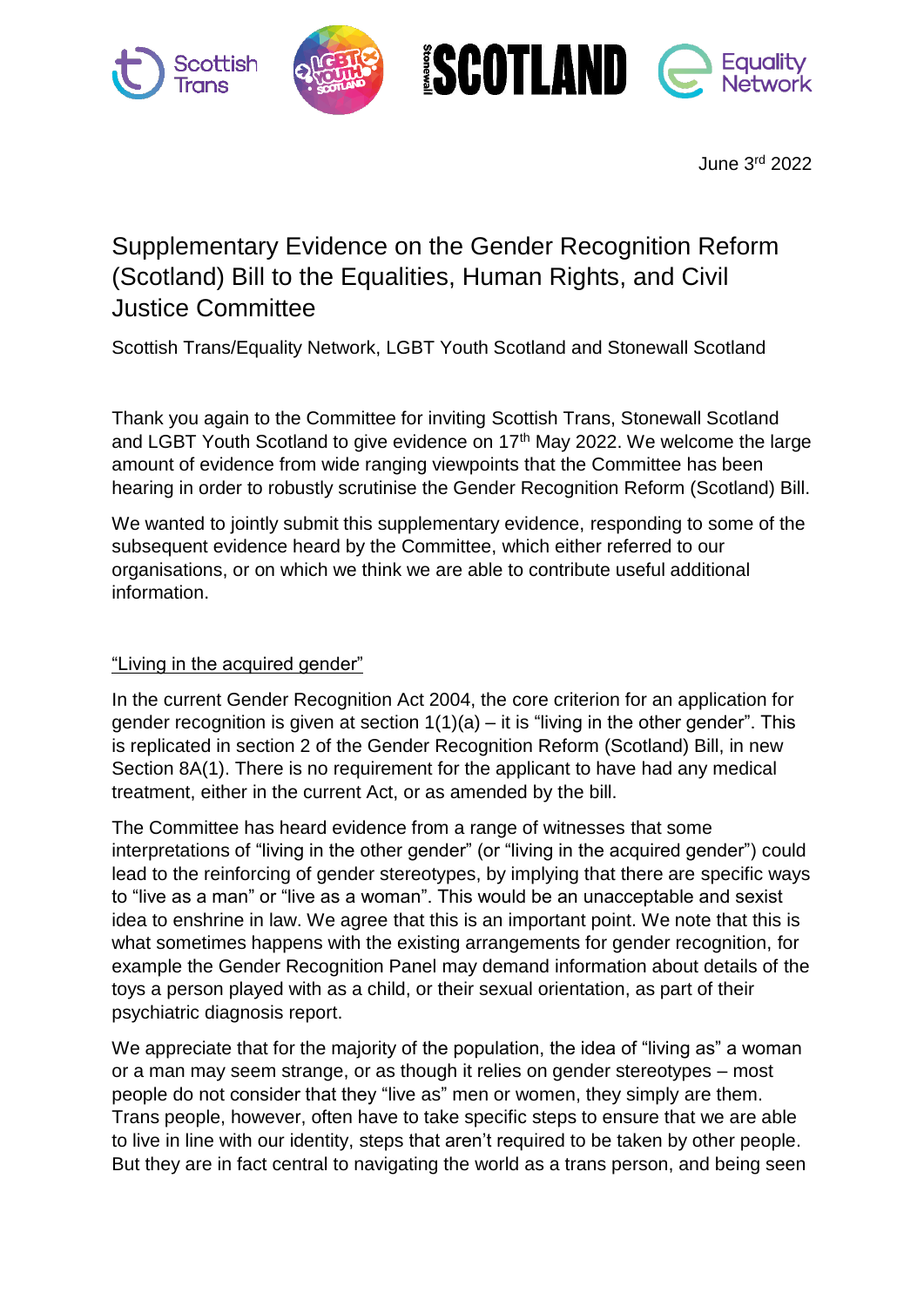

and treated in line with our identity. Trans people tend to refer to these steps as "transition".

These steps can include: changing name, asking people to use pronouns, titles, and other language that reflects our gender, updating day-to-day documents to reflect our gender, and coming out to friends, family, colleagues etc. about our identity.

As well as these social aspects of transition, some trans people may also undergo medical transition, such as taking hormones or undergoing gender reassignment surgeries. Not all trans people do this. This may be because they feel as though they are able to be treated respectfully and feel comfortable in their gender through social transition alone, or because they have medical conditions which mean they are unable to undergo medical transition, or because they are planning to, but have encountered years of delays or difficulties (unfortunately this is very common).

Although trans people transition in diverse, different, and individual ways, they all involve making material and concrete changes to our lives, in order for us to "live as" the gender we are. As a community, trans people are intimately familiar with the ways that sex and gender roles and assumptions can be harmful, and these are things that many of us struggle against for our entire lives in the same way that many other people do who are not trans. But without taking any of these steps, other people would have no way of knowing that our identity was different from the sex registered on our original birth certificate, and would assume that we were happy to be seen and treated in that way. None of these steps require performing, or reinforcing, gender stereotypes, which trans people do not do to any greater extent than anyone else.

We therefore think that it is entirely appropriate, and meaningful, for the statutory declaration for applying for a gender recognition certificate to continue to include the requirement that an applicant state that they are living in their acquired gender, and intend to do so permanently. This reflects the fact that legal gender recognition is intended for trans people who have already transitioned, and are confident that this will be permanent, to the extent that they are willing to sign a legal oath stating this.

## "Widening the group eligible for a GRC"

We are also aware that some witnesses have referred to the "broader group", "wider group", or "larger, more diverse group" of people that may be able to obtain a gender recognition certificate under the provisions of the Bill. We would highlight that the Bill continues to require applicants to be living in their acquired gender, and to intend to do so permanently, in order to obtain a GRC, just as the law does currently. We think that understanding what this means, in the very specific context of trans people's lives (see above), is central to understanding that the Bill intends the same type of people to be able to apply as currently, notwithstanding the barriers that exist to the current process that we have outlined in detail in our evidence to the Committee to date. Of course the removal of those barriers will mean that more of those people are likely to apply, and the overall numbers will increase. We agree with the Scottish Government's estimates for likely future numbers.